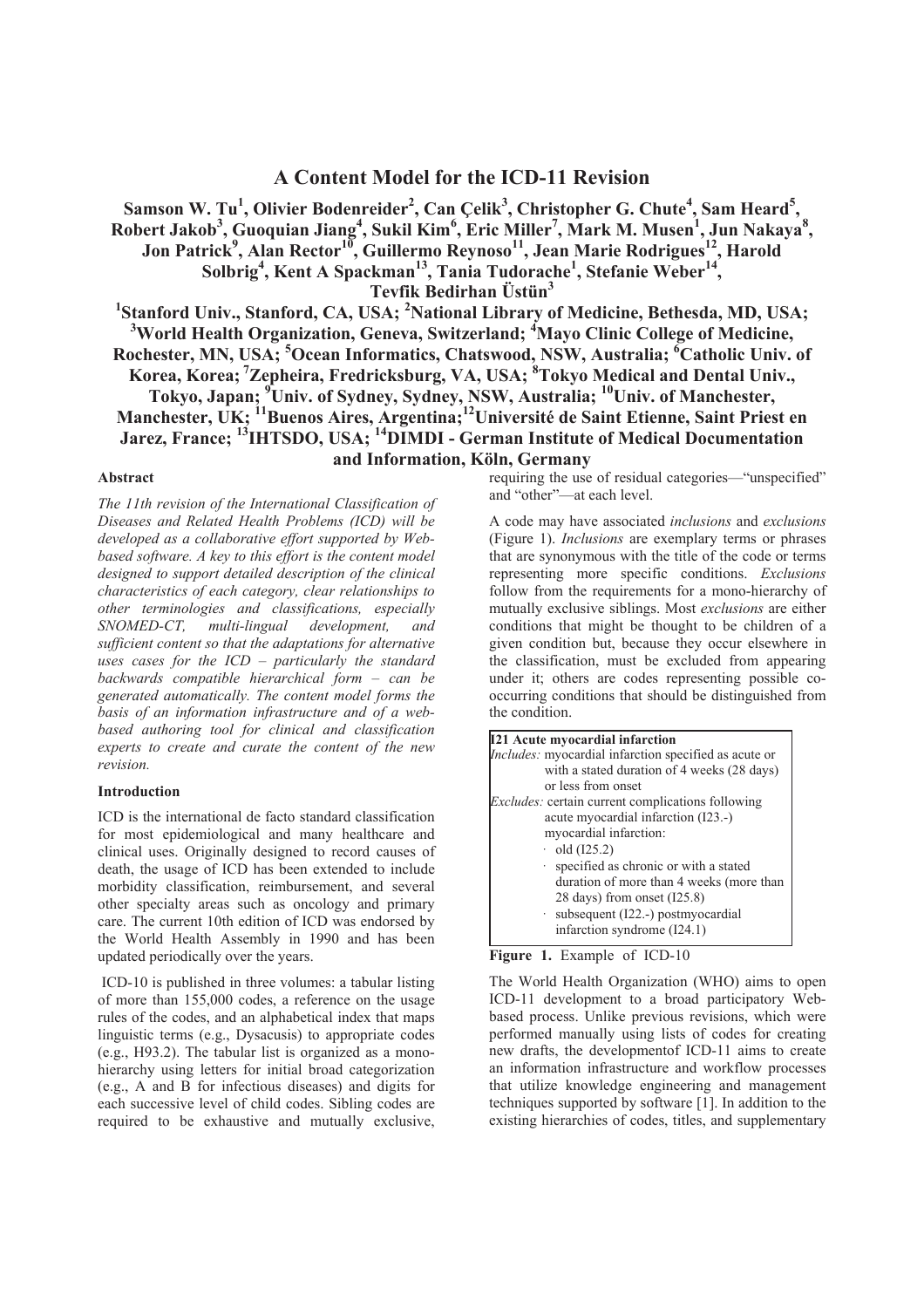volumes of rules and indices, the information infrastructure will enable the definition of diseases and health conditions, encoding of the eotiology and the anatomical and physiological aspects of the disease, and mappings to other terminologies and ontologies. It hopes in this way to aid the review of best scientific evidences and support field trials of draft standards.

In terms of workflow, the information infrastructure will support the collaborative development of new content and proposed changes, review and approval processes, and the creation of draft classifications for field testing. Initially the work of Topic Advisory Groups (TAGs) for various specialty areas, the ICD-11 revision process will eventually be opened for comments and suggestions by interested parties in a social process on the Web. The Alpha Draft of ICD-11 will be completed by May 10, 2010. The Beta Draft should become available a year later.

The Content Model for ICD11 is the critical component that specifies the structure and details of the information that should be maintained for each ICD category in the revision process. In this paper we outline the requirements that the Content Model must satisfy , the basic structure of the model, and how it supports the software used to inspect, edit, and publish drafts of the ICD-11 revision.

### **Requirements**

 $\overline{a}$ 

*Backwards compatibility.* As the most widely used standard coding system for diseases and related health conditions, this is a primary requirement. A code should not be retired unless there are compelling scientific reasons for doing so. Furthermore, the information infrastructure must support automated generation of the traditional morbidity and mortality classifications, with their inclusions, exclusions and indices, from the information curated on the basis of the Content Model.

*Adaptations of ICD-10 modified ICD-10 for other use cases*. The International Classification of Primary Care, Second Edition  $(ICPC-2)$ , for example, is a simplification of ICD-10 for encoding the reason for encounter, the diagnosis, and the treatment in episodes of primary care. It is the goal of the ICD-11 Revision to create the capability to generate the equivalent of ICPC-2 from its information infrastructure.

*Coordination of the use of multiple classifications to specify the details of an ICD category.* For example, the International Classification of Functioning, Disability, and Health  ${(ICF)}$ , another member of the WHO Family of International Classifications, should be used to describe the functional impacts of an ICD

disease category. Similarly, the International Classification of External Causes of Injury  ${[ICECI]}^3$  is another classification that should be coordinated with Chapter XX (External causes of morbidity and mortality) of ICD.

*Clear relationships between ICD-11 and other de facto standard medical terminologies such as SNOMED-CT*. There is inevitable overlap in the knowledge coverage of ICD-11 and other terminologies. Nevertheless duplication of effort to create competing and semantically non-interoperable terminologies is clearly undesirable.

*Multingual and multicultural adaptation*. As a coding system used around the world, WHO is mandated to support its official languages (Arabic, Chinese, English, French, Russian, and Spanish). Other national bodies have translated ICD to numerous languages. The Content Model and its supporting software must allow the incorporation of existing translations and facilitate the development and maintenance of ICD in multiple languages simultaneously.

*Formalisation in a computer-interpretatable language.*  The Content Model must support software tools that enable content experts to view and curate the content and that automate error checking and constraint enforcement.

### **The Content Model**

The WHO ICD-11 Revision Steering Group (RSG) convened a Health Informatics and Modeling Topic Advisory Group (HIM-TAG) to develop the ICD-11 Content Model. The model is still evolving, but the main components have been specified (Figure 2). A detailed Guide document describes the expected content and usage of each component as seen by the user. It is the document that records the shared understanding of the Content Model.

This informal model is implemented in a three-layer model documented in UML:<sup>4</sup> a) The *Foundation layer* divided into (1a) the *Ontology layer* that is intended to be aligned with a subset of SNOMED, and (1b) the *Category layer* that contains the description of each ICD category; (2) the *Linearizations layer*—a generalization of the traditional ICD classifications that provides the backwards compabibility (including their inclusions, exclusions, and residual categories) and supports new use cases.

After Protégé was selected as the platform for supporting the curation of the Alpha Draft of ICD-11, the Content Model was implemented using the Web Ontology Language (OWL) supplemented by

 $\overline{a}$ 

<sup>1</sup> http://www.who.int/classifications/icd/adaptations/ icpc2/en/index.html

<sup>2</sup> http://www.who.int/classifications/icf/en/index.html

<sup>3</sup> http://www.rivm.nl/who-fic/ICECIeng.htm

<sup>4</sup> http://informatics.mayo.edu/icd11model/v20090506 /index.htm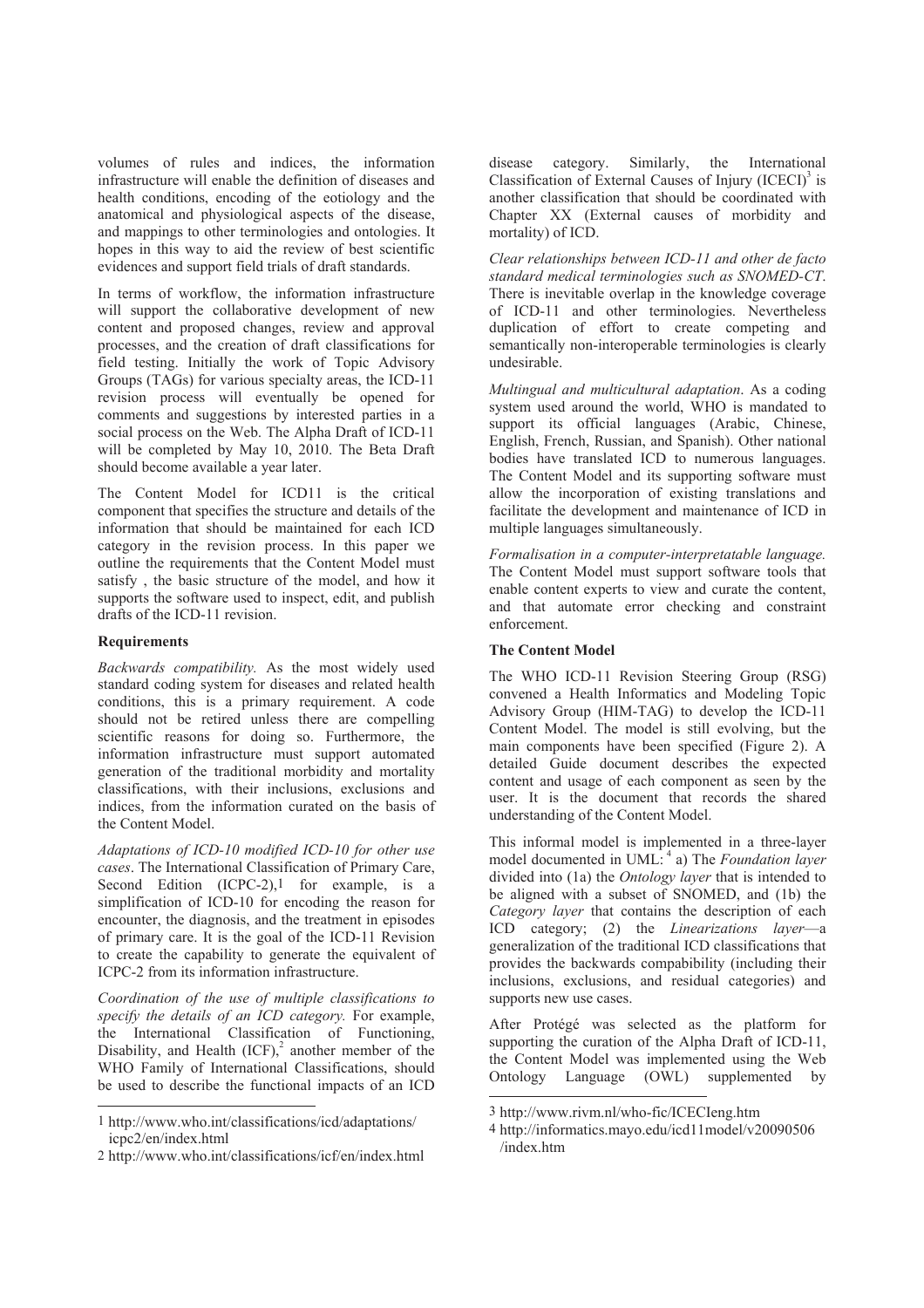metaclass constructs from Protégé. The OWL Content Model realizes the informal description in the Guide and formalizes the three-layer conceptualization originally documented in UML. It forms the basis for the ICD Collaborative Authoring Tool (iCAT) [2], a specialization of Web Protégé, that supports the webenable workflow needed to produce the early drafts of ICD-11.

| 1.  | <b>ICD</b> Concept Title                       |
|-----|------------------------------------------------|
| 2.  | Hierarchy, Type and Use                        |
|     | 2.1. Parents                                   |
|     | <b>2.2.</b> Type                               |
|     | <b>2.3.</b> Use                                |
| 3.  | Textual Definition(s)                          |
| 4.  | Inclusion, Exclusion, and Index                |
|     | 4.1. Base Index                                |
|     | 4.1.1. Synonyms                                |
|     | 4.1.2. Narrower Terms                          |
|     | <b>Base Exclusion</b><br>4.2.                  |
|     | 4.3. Inclusions                                |
| 5.  | <b>Clinical Description</b>                    |
|     | <b>5.1.</b> Body System(s)                     |
|     | <b>5.2.</b> Body Part(s) [Anatomical Site(s)]  |
|     | <b>5.3.</b> Morphologically Abnormal Structure |
| 6.  | <b>Manifestation Properties</b>                |
|     | Signs & Symptoms<br>6.1.                       |
|     | Findings<br>6.2.                               |
| 7.  | <b>Causal Properties</b>                       |
|     | 7.1. Agents                                    |
|     | <b>7.2.</b> Mechanisms                         |
|     | <b>7.3.</b> Risk Factors                       |
|     | <b>7.4.</b> Genomic Characteristics            |
| 8.  | <b>Temporal Properties</b>                     |
| 9.  | <b>Severity Properties</b>                     |
| 10. | <b>Functional Properties</b>                   |
| 11. | Specific Condition Properties                  |
|     | 12. Treatment Properties                       |
| 13. | Diagnostic Criteria                            |
| 14. | <b>External Causes</b>                         |

**Figure 2.** The components of the ICD-11 Content Model

In the Protégé implementation, an ICD category is represented as a class whose details are determined by a set of metaclasses. Each metaclass (e.g., a ClinicalDescriptionSection metaclass), groups a set of related properties (e.g., body part, body system, signs and symptoms, and severity scale) that an ICD category may have (Figure 3). By associating different metaclasses with an ICD category, we can flexibly specify different sets of properties with it. For example, external causes of injuries ICD categories do not have clinical description properties. Instead, they inherit descriptors—intent, mechanism of injury, place of occurrence, activity when injured, object or substance producing injury that are more appropriate for them, and that are not relevant for disease-oriented ICD categories.

Each ICD category is related to *terms* that specify the detailed content of the category in the model. One subset of terms, including title, textual definition, inclusions, exclusions, and indices, are *linguistic terms,* which, in addition to their other attributes, have fields that are language-specific. A second subset of the terms—those from the Ontology Layer—are *reference terms* that must be specified using codes from external terminologies or ontologies.



**Figure 3.** The ICD-11 Information Model. Metaclasses group related properties (e.g., body part, body system, signs and symptoms, and severity scale) into sections (e.g., ClinicalDescriptionSection).

*Reference terms* essentially represent coded information that expresses the meaning of a category in a computer-interpretable way. By contrast, *linguistic terms* are language-specific terms meant to help human users interpret the meanings of ICD categories. Each ICD category, therefore, will have multiple sets of linguistic terms. For example, separate titles and definitions—one for each of the supported languages are needed.

*Reference terms* are also the means for coordinating related external classifications and terminologies with ICD-11. For example, the International Classification of Functioning, Disability and Health (ICF) divides the functional impact of a disease into domains such as cognition, mobility, self-care, interpersonal relations, and life activities. Correspondingly, the FunctionImpactSection metaclass stipulates that an ICD category may have an array of properties for encoding different aspects of a disease's functional impact. The array of properties are organized as a hierarchy of OWL object properties such that more specific properties have more specific ICF value sets than those of more general properties. For example, the householdActivityImpact property has as its value set ICF codes for household activities while the lifedActivitiesImpact property has as its range not only household activities, but also school and work activities.

For the external causes chapter we similarly define a set of descriptors as OWL object properties whose value sets correspond to different axes of ICECI.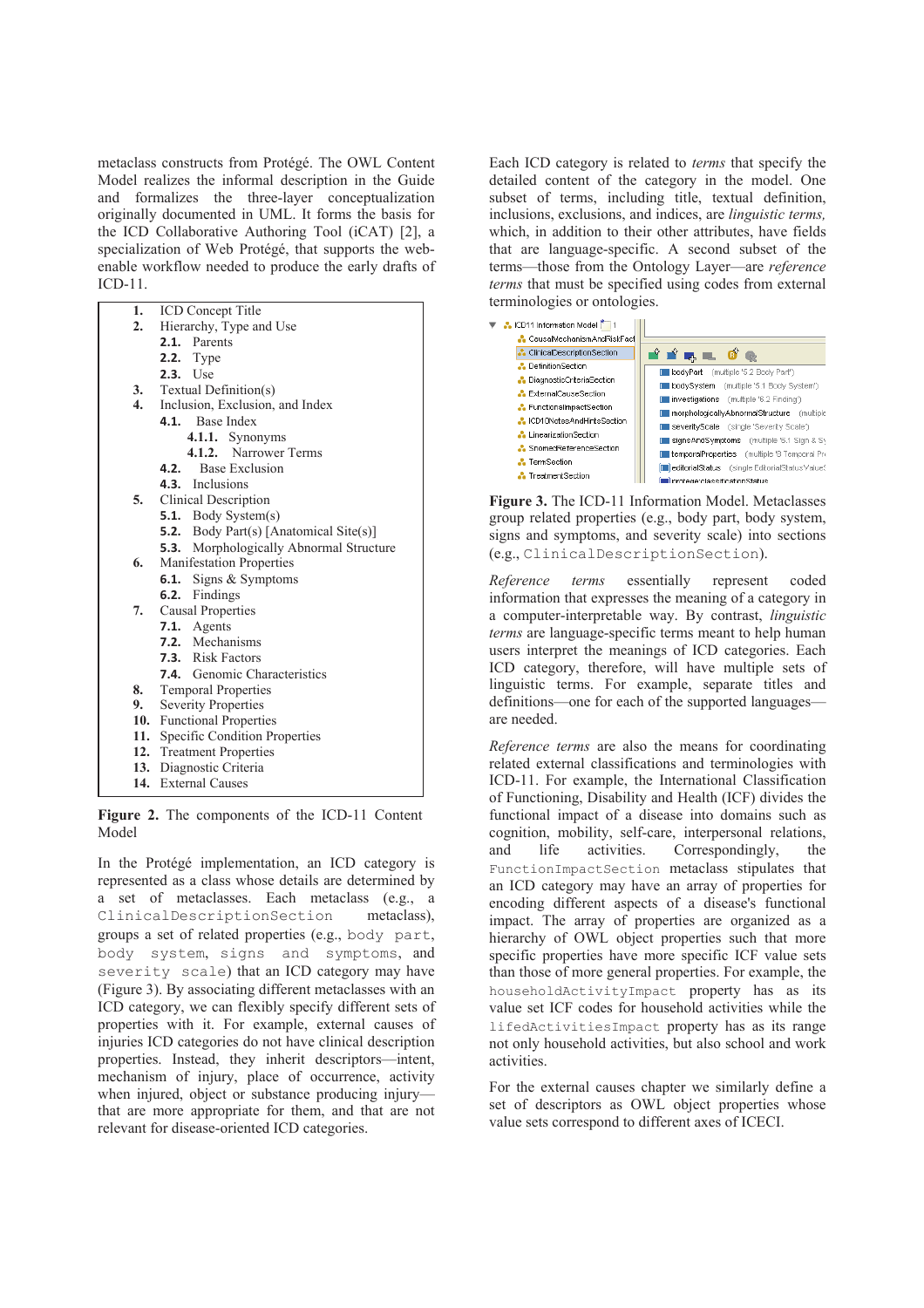For *reference terms,* it is intended that appropriate subsets of SNOMED-CT should be used as a source wherever possible, *e.g.* signs and symptoms, findings, possibly anatomical locations, and treatment.

The *Foundation layer*—the Category and Ontology layers taken together—is the locus of the clinical, scientific, and linguistic knowledge from which classifications that satisfy particular use cases will be derived. In the Foundation layer, an ICD category represents a health-related concept that is organized in a poly-hierarchy where the nodes are arranged by the principle of generalization and specialization. Influenza due to identifiable influenza virus (J10), for example, should be classified not only as a disease of the respiratory system, but also as a kind of infection in the Foundation layer.

Because the Foundation Layer is not constrained by the requirements of classification schemes, it is possible to map ICD categories to SNOMED-CT terms at a conceptual level and then to align the hierarchies of ICD categories and SNOMED-CT terms. In general, ICD categories are less granular than SNOMED-CT terms. An ICD category will often have one or more corresponding SNOMED-CT terms. With both ICD categories and SNOMED-CT expressible in OWL, it will be possible to develop more complex formal mappings between the two systems. Much detailed work remains to be done. WHO and the International Health Terminology Standards Development Organization (IHTSDO), the association in charge of developing SNOMED-CT, have signed an agreement to expedite coordinated development of and mapping between the two systems.

The *Linearization layer* is the locus of backwards compatibility with ICD classifications and adaptations of ICD11 to other user cases, *e.g.* Primary care. The requirement for the Linearization layer is that each classification (or "linearization") should be able to be generated automatically from the information in the Foundation Layer. The basic information needed for deriving the mono-hierarchy of a linearization is described in the Use component of the Content Model, which specifies a triplet for each category: (1) the linearization in question (e.g., Mortality), (2) the linearization parent (when the category has multiple parents), and (3) a Boolean flag indicating whether the ICD category is in that linearization.

For each linearization, it's mandatory to indicate the linearization parent when a category has multiple parents, even if the category is not represent with a code in the linearization. The parent information is needed for computing the indices and exclusions of its ancestor that is part of the linearization.

The indices and exclusions may differ from linearization to linearization. For example, the codes in the primary care use case are much less granular than the morbidity or mortality codes. Therefore a specific index (e.g., influenza with pleural effusion, influenza virus identified) may be associated with different codes (e.g., J10.1 or J10) in different linearizations. The exclusions of an ICD category suggest other codes that should be used instead or in addition. The appropriate exclusions may also depend on linearizations.

Instead of associating linearization-dependent indices and exclusions with an ICD category, we want to compute them from some basic information in the Foundation layer. We define a *base index* of an ICD category as a linguistic term that is either an exact synonym or a narrower term that is not already an index to one of the ICD category's descendants. (The descendants of an ICD category in the Foundation layer are not required to cover exhaustively the meaning of the parent.) For exclusions, we want the them to be consistent across different linearizations. Therefore we define *base exclusions* if an ICD category as exclusions of the category in the most granular classification. The indices and exclusions of an ICD category in a particular linearization will be aggregated from the base indices and exclusions.

To compute the indices of categories in a linearization L, first consider a leaf node A of L. Find all "linearization descendants" of A that are not included in L (based on the linearization parent information). The union of their base indices and the base indices of A forms the indices of A in L.

For a non-leaf node B in L, create a residual child category R, collect all "linearization children" of B that are not included in L, and add their base indices as well as those of their descendants to the indices of the residual class R.

To compute the exclusion terms of an ICD category in L, use a similar algorithm, collecting exclusions from non-included descendants and adding them to leaf nodes or residual nodes. However, an additional step to adjust the codes associated with the exclusions is necessary. For example, Essential Hypertension (I10) has the exclusion "complicating pregnancy, childbirth and the puerperium (O10–O11, O13–O16)." If O10 and O14 are not part of the linearization, then we need to find the appropriate new codes to use in the exclusion. To do that, we follow the linearization parents of the categories not part of the linearization. If the most specific included linearization ancestor is a leaf node in the linearization (e.g., A), then use its code in the exclusion. If the most specific included linearization ancestor is a non-leaf node in the linearization (e.g., B), then use the code of residual class R that's below the non-leaf node.

The software for collaborative development, iCAT, is implemented on the basis of these methods and models,